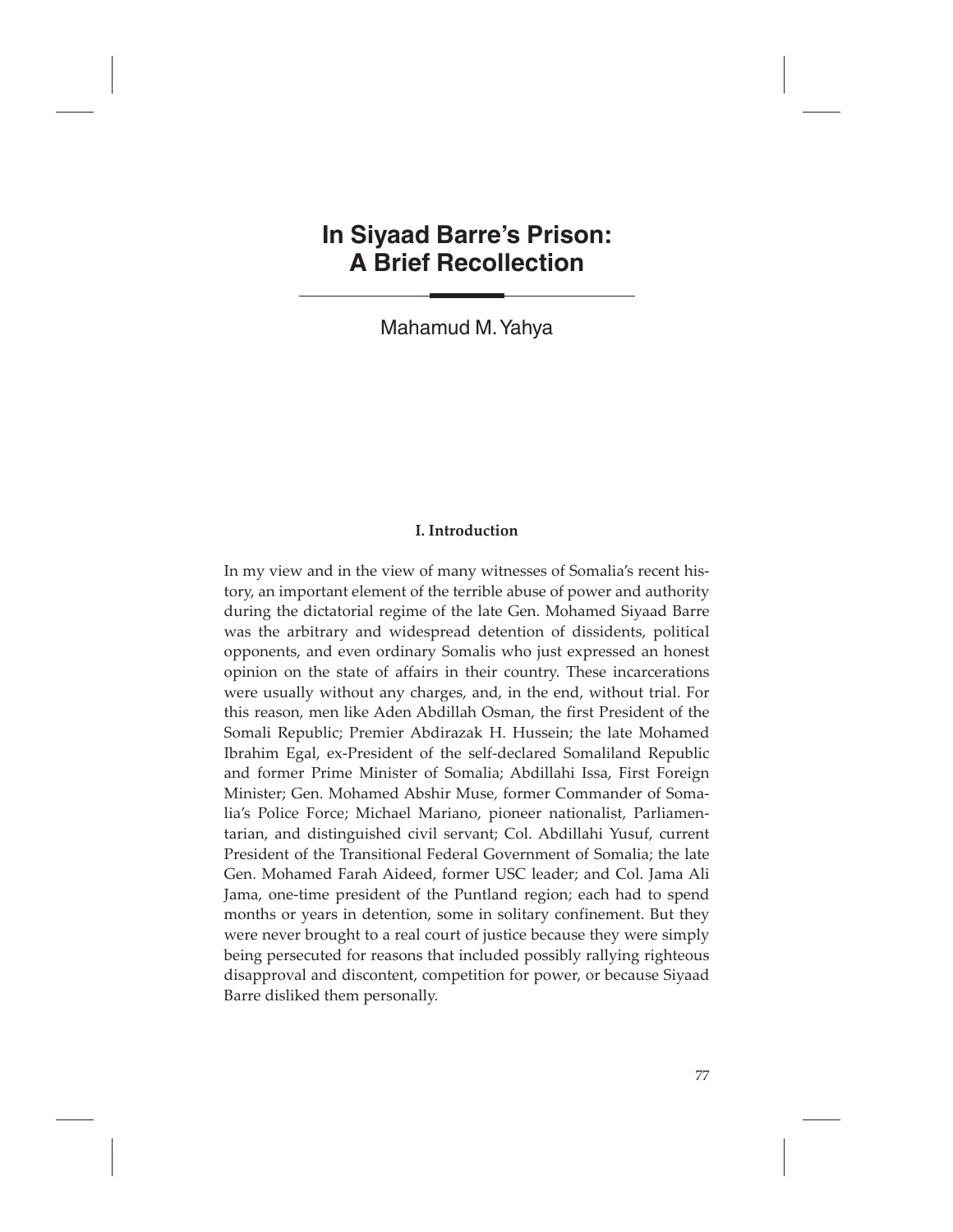The injustices of the dictatorial military regime that turned many Somalis against that government—despite its popularity at the beginning of its reign in 1969—were, in the opinion of many experts on Somali affairs, the main cause behind the inception of the armed rebellions against the old regime and its eventual downfall in 1991. However, these pernicious acts and gross violations of the human rights of the Somali people have never, to the best of my knowledge, been chronicled or adequately recorded, with the possible exception of a small booklet in Somali, entitled *Xabsigaygii* (My Imprisonment), which was published in 2000 by Prof. Yusuf Hersi Ahmed, the renowned TB specialist (who now lives in exile in Pakistan). I think such a recordkeeping is of paramount importance so that future Somali generations will draw useful lessons from it. It is my firm belief that this nefarious exercise of absolute power was one of the catalysts of the catastrophe that followed, and led to the collapse of the Somali state and the devastating—indeed seemingly never-ending—civil war that Somalia has been experiencing for the past fifteen years. Consequently, the impetus behind my article is to initiate an autobiographical and truth-telling exercise. As a former political prisoner, albeit for a comparatively brief duration, under Barre's regime, I must relate the suffering I endured and how this painful experience later helped me in rebuilding my life.

#### **II. Pick Up**

It was around 9:00 p.m. on an ordinary night in mid-May 1976, one of the saddest and most memorable times of my life. I was resting in my house, situated in the Hawlwadaag District of Mogadishu, because I was not feeling well and had not reported to work for a couple of days. Although I had just married a few months earlier, I was alone at home, as my wife was visiting with some of her relatives in the city of Kismayo. As reading had for many years been my main hobby, I was passing time by going over an interesting book by the late President of Tanzania Julius Nyerere, titled *Ujamaa* or "African Socialism," as the Mwalimu would have liked to call it. At that time, I was interested in the subject because Siyaad Barre's Administration had already adopted socialism (*hantiwadaag*) to be applied in Somalia, and as a senior government official I wanted to have a deeper understanding of this doctrine and its various schools of thought. A few years earlier, I had undergone a six-month training stint in what was then the Soviet Union to study Scientific Socialism (or Marxism-Leninism) at the Party High Institute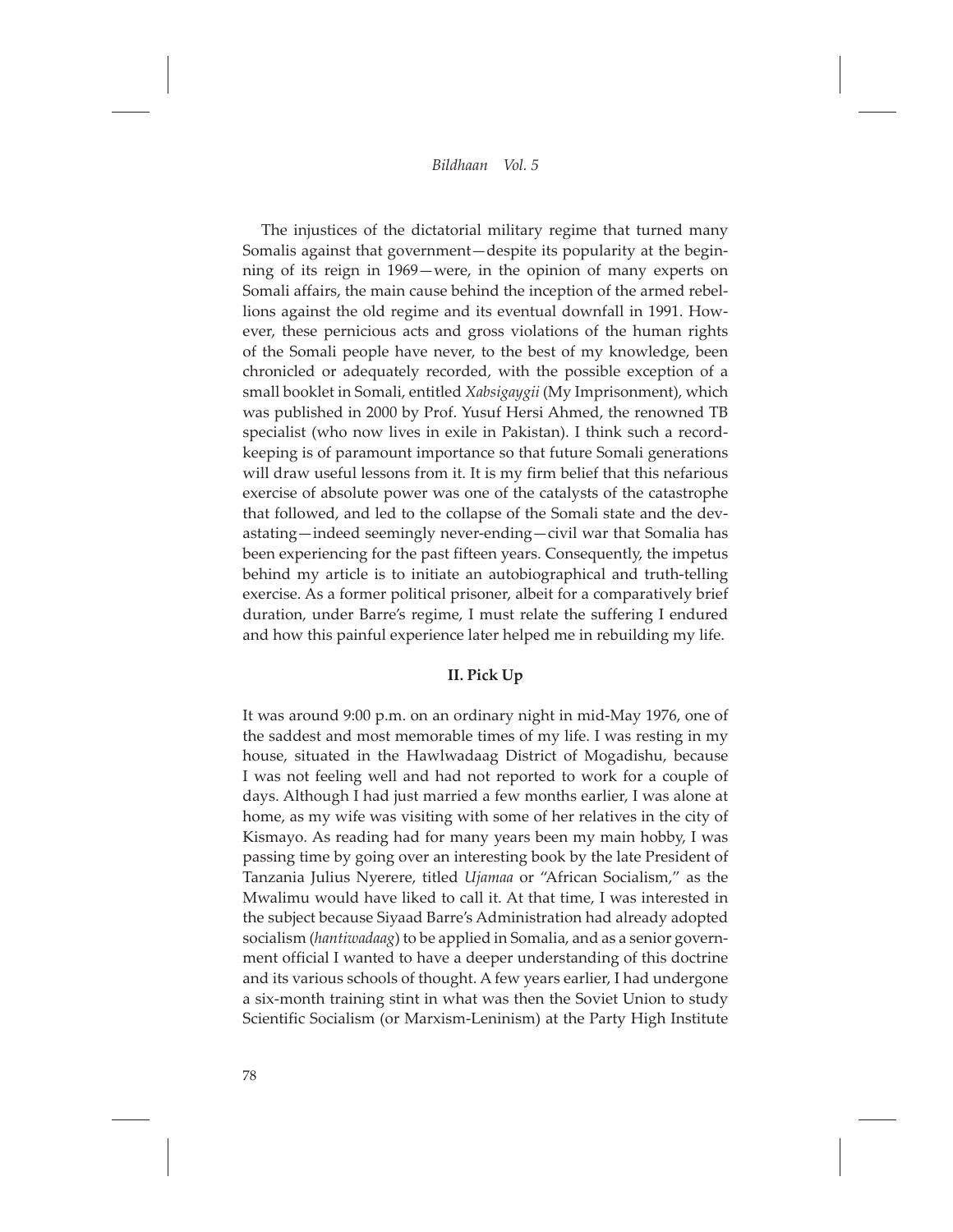near Moscow, but I had come back unconvinced by that system after experiencing its concrete application in Russia. This reminds me of the former President of Ghana, the late Kwame Nkrumah, who is reported to have once made the following instructive remark: "When we want our youth to embrace socialism, we send them to America, but when we want them to love capitalism, we send them to the Soviet Union!"

While I was sitting on the verandah of my house, absorbed in Nyerere's book and oblivious to what was going on around me, I suddenly heard a knock on our front door. When I opened it, I found two plainclothesmen standing there. Upon letting them in, they told me that I was wanted at the Mogadishu Branch of the dreaded *Nabad-Sugidda Soomaaliyeed*, i.e., the National Security Service or NSS for short. (Incidentally, some officials of the NSS used to boast that they had been able to coin for their fearsome organization a name whose initials were the same in English and Somali!) These secret police agents, who were known in Egypt during Nasser's time as *zuwar al-fajr* (dawn visitors), always chose the darkness of night to arrest dissidents or political prisoners because: (a) they knew that what they were doing was wrong, so they did their level best to hide it; (b) they wanted to terrorize and silence government critics; and (c) they did not want other inhabitants of the neighborhood to know about it.

When I inquired about the reason for taking me away, their terse reply was that they didn't know, but that I must go with them. Myself, I knew, of course, that under Siyaad Barre's tyranny, one could be thrown into jail at any moment and for no apparent reason. It was just sufficient to be labeled *kacaan-diid* (anti-revolutionary) and then be detained without an arrest warrant or recourse to a court of justice, a lawyer, or any of these legal niceties. You could be severely punished in order to persuade you to behave better in the future or merely receive what was then known in Somali as *edbin* (rebuke). I thought I would be asked a few questions and then brought back home. Moreover, being one of the Deputy Mayors of the city, I assumed, rather naively, that I would not be thrown into jail so easily and without proper formalities. So, I did not even take with me—and this was a serious lapse of judgment—any shirts, towels, sandals (*dacas*), Somali-style wrap-around pajamas (*macawis*), toothbrushes (*caday*), toothpaste, or books. All of these would have come in very handy and would have been very useful to me in detention. Then I went with them in their fairly new Land Rover, of which the windows were covered with black curtains.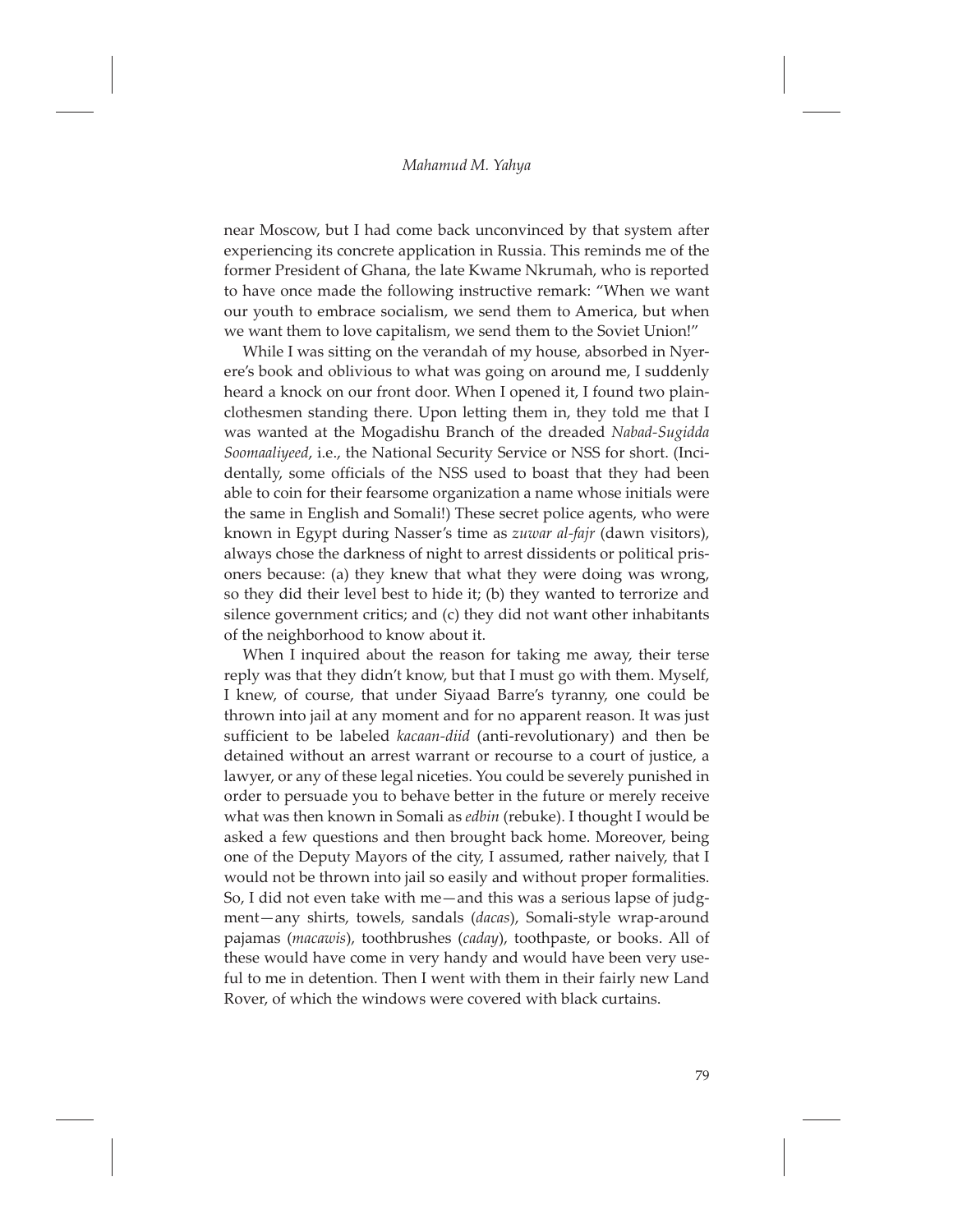Soon after, I was taken to the Mogadishu Branch of the NSS in Bondheere District, better known to many Somalis as *godka* (the hole; because, presumably, once you entered there, you might not get out for many years to come). I was led to an office where the much dreaded secret service man, and one of the greatest loyalists in the regime, Col. Ahmed Hassan Jili'ow (from Mogadishu), was sitting. Jili'ow and I knew each other rather superficially because, before my marriage, our paths had crossed accidentally on several occasions at a house where I used to buy or chew *qat* and socialize with some friends, both male and female. I foolishly trusted the lady who lived in the house and was offering us these services, because she was from my hometown. Unbeknownst to me, Col. Jili'ow was frequenting her house for the main purpose of eavesdropping or spying on us, her customers, and she was working with him. In those days, you could be betrayed by your closest kin or friends, who might desire to curry favor with the regime. When I was brought in front of him, Jili'ow did not ask me a single question, not even my full name and date of birth. He just nodded his rather large and balding head in a way I assumed was well known to the soldiers accompanying me. I was immediately thrown into the main room, which served as the jail in that branch. It was only when I saw some of my acquaintances who had previously been detained for political reasons that I realized that I, too, was a prisoner.

#### **III. Prison**

Around 4:30 that morning, when the number of political prisoners the NSS had been looking for was complete, and as the call for dawn prayers was starting to ring in some of the city's numerous mosques, they took us away in the large blue bus that belonged to the Police Force's musical band but had always served multiple purposes. A couple of hours later, we were dumped at Laanta Buur Prison, situated in the middle of nowhere, about 90 kilometers to the south of Mogadishu, on the road to the coastal city of Merca. This was an extremely harsh detention center built by the military government in that remote area specifically to punish dissidents or political prisoners more severely, as they were not allowed to be visited by families, friends, or loved ones, or be brought decent food and reading materials from home.

On that night, about fifty of us, ordinary civilians, most of whom were from Galkayo, Boosaaso, Hargeisa, Burao, and Hobyo, were rounded up. Men like Prof. Yusuf Hersi; Yusuf Osman Samantar,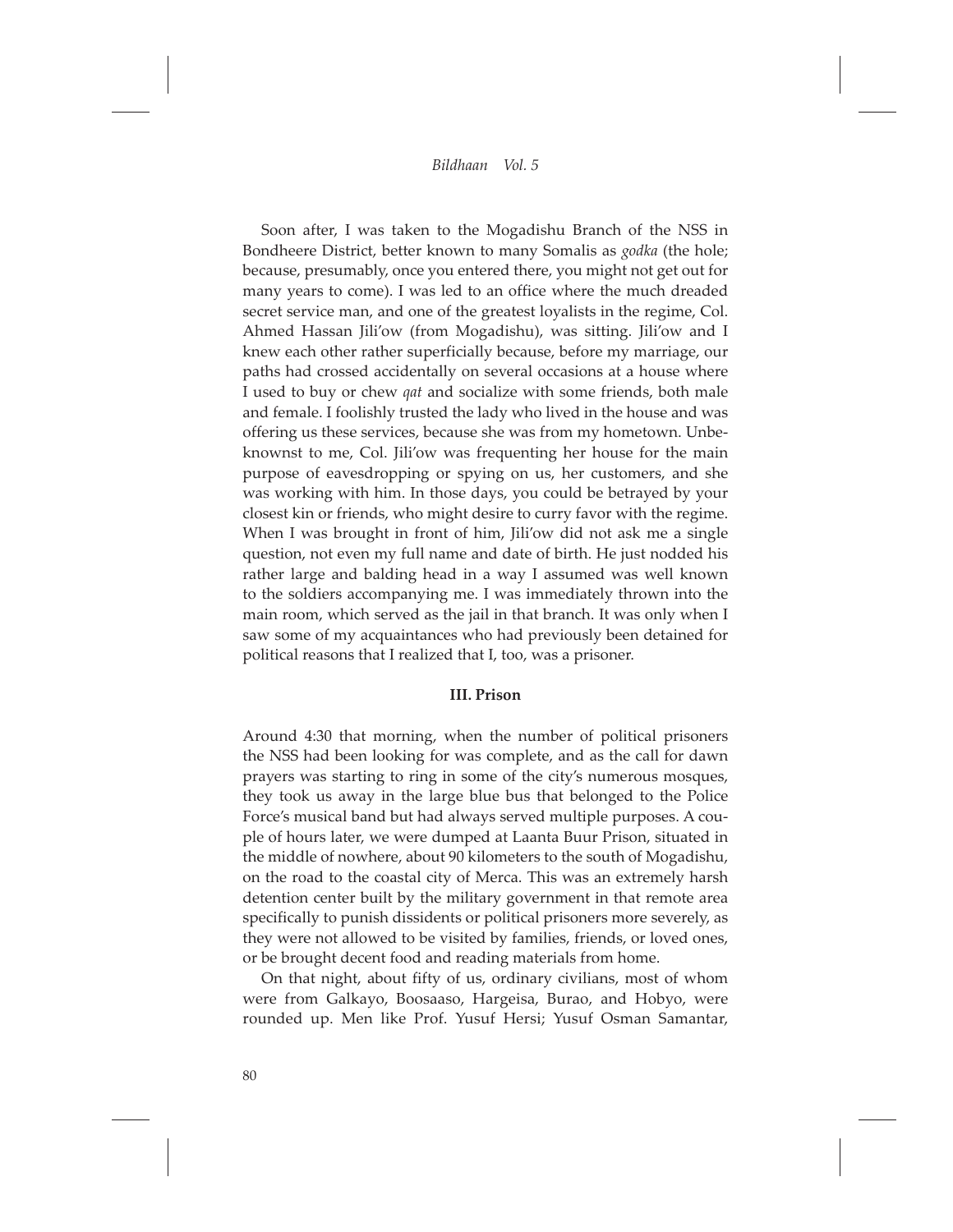"Barda'ad," the man who, ironically, had set up the first socialist party in the country in the early 1960s; Abdi Farah Bashane, one-time Attorney General of Somalia; Abdirahman Abdi Gole "Aswad" and Ali Haji Mohamed, "Ambe," both of them former high-ranking public administrators; and Nasir Nahar, an ordinary businessman from Hargeisa; were all with me in prison on that fateful night. In our midst there was, curiously, a simple trader who belonged to Siyaad Barre's clan. His crime? We were told he had said something that Barre's senior wife, Mama Khadija, did not like. So he was thrown into jail with us. In addition, there were three teenage high school students, whose only crime was that they used to listen to the explanation of the Quran in Somali by the late Sheikh Mohamed Ma'allin at the famous Abdulqadir Mosque in the heart of Mogadishu.

Our lot also included two young blind men chosen by certain conservative Somali women to teach them about Islam. Due to the blindness, these ladies would not have to wear veils in the men's presence! One episode that I still vividly recall from the events of that unhappy night was that, before putting us on the bus on our way to Laanta Buur Prison, the NSS officers made sure that every two of us were handcuffed together, so that we would not be able to run away. When they tied the two blind young men together, I could not help laughing at how dense soldiers can be in carrying out the mindless instructions in their books. These two blind men were already handicapped and even if they had been left loose, they could not have escaped, because they could neither know where they were at any point in time nor what direction to take.

The presence of experienced men like Prof. Yusuf Hersi and Yusuf Barda'ad was reassuring, because they used to calm us down, console us, and offer us sincere advice. Some of them used to give lectures on their specific field of specialization or high points of their lives. The religious men also used to remind us constantly that the experience we were undergoing was preordained by Allah; that He was testing us, and that we should go back to our Islamic religion and seek Allah's guidance and mercy, not that of Siyaad Barre and his "atheist" regime.

When we arrived at Laanta Buur, we were all thrown into an isolated, large rectangular room, which used to house common criminals and had probably been vacated a few hours before our arrival. As one can imagine, it was a filthy room with only one toilet but no other facilities whatsoever. It did not even contain a sufficient number of simple Somali-type mats (*derin*), let alone beds and pillows. The only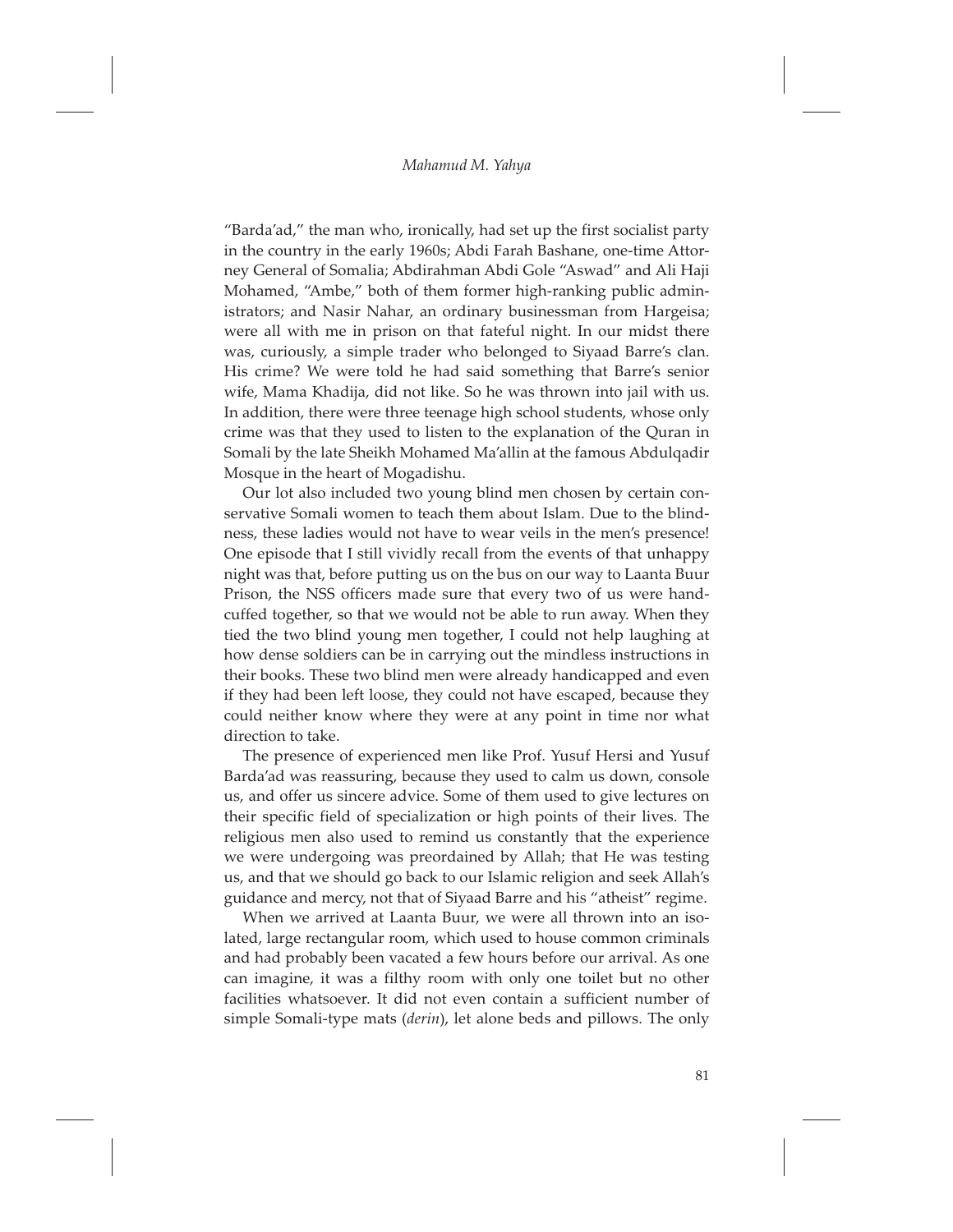redeeming feature was that it contained a big open courtyard where we inmates were allowed to gather in the evening and pass the time by talking and comparing notes. In addition, being in a big room with another 49 individuals gave each enough elbow room to do his own thing—some talking, some praying with loud voices, some snoring, and some going back and forth to the toilet. However, it was extremely difficult to sleep. Consequently, I could not sleep at all for the first week. My health deteriorated further, and I had to be admitted to a very modest one-room clinic inside the prison.

As I alluded to earlier, the conditions at Laanta Buur were extremely rough. The food was awful, but we had to consume it in order not to starve to death. Health services were very scanty or practically nonexistent. We were deprived of radios (let alone TV, which was not then available in Somalia as a whole) and visits from our families, relatives, or friends. We were also not allowed any reading or writing materials, and we were not permitted to do any work—something that would have kept us a bit busy and made us forget, at least for a few hours per day, our appalling prison conditions. But to be fair to the regime, we were never physically tortured or even interrogated. However, we were completely cut off from the rest of the world and knew nothing about what was happening outside the fortified gates of our prison. It was only after having been there for several weeks that our guards, who either knew that we were being persecuted for political motives or sympathized with some of us on kin grounds, started passing to us some tidbits of external news from time to time.

In comparison, the living conditions of the common criminals at Mogadishu's central prison—some of whom might have committed murders or embezzled huge amounts of public funds—were better than ours, because they had all kinds of privileges. Again, even detention under the despicable apartheid system in South Africa seemed more humane, because Nelson Mandela, Walter Sisulu, Ahmed Kathrada, and their other colleagues at Robben Island Prison (like us imprisoned for political reasons) were allowed one letter and one visit every three months! Not so in Siyaad Barre's prison at Laanta Buur or the much harsher concentration camp at Labaatan Jirow (near Baidoa city), which, I was told, was designed and built with the financial help of East Germany. In this dungeon, all detainees had to spend their days in solitary confinement, in terrible individual cells with no amenities worth mentioning. The only recreation they had was for each political prisoner to walk, one at a time, for a mere 20 minutes per day in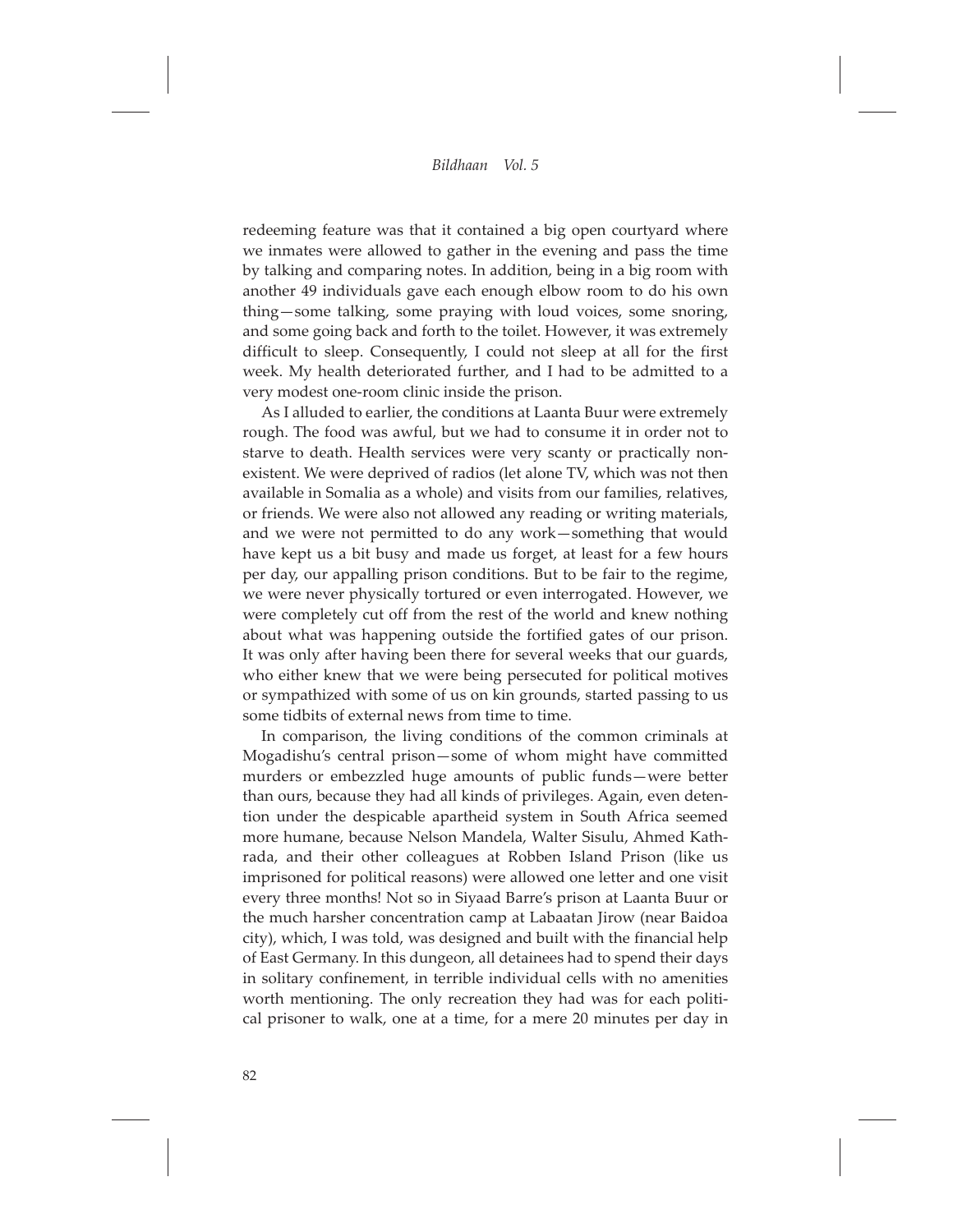the corridor outside his cell, under the strict watch of a prison guard. It was in this horrible place that many distinguished Somalis like Mohamed Abshir Muse; Mohamed Ibrahim Egal; Sheikh Mohamed Ma'allin (whose only crime was to teach the Quran in a society that was supposedly Muslim); Col. Jama Ali Jama; Gen. Abdullahi Sheikh Mahamud "Matukade," former Police Commander; Mr. Omar Arteh Ghalib, ex-Foreign Minister; Gen. Ismail Ali Abokor, former Vice President of Somalia; Col. Osman Jelle, ex-Minister and former Mayor of Mogadishu; Gen. Abdullahi Farah "Holif," ex-high ranking officer of the Fiscal Police; Sheikh Abdul-Ghani Sheikh Ahmed, former Minister of Justice and Religious Affairs; and Dr. Mohamed Aden Sheikh, the well-known medical doctor and ex-Minister of Health during the early years of Barre's regime, had to spend many years enduring all kinds of hardships. Most of these men were Barre's associates at one time or another. I am still amazed how resilient these men were. Moreover, I often wonder how most of them were able to get out of there in one piece and without becoming insane.

I did not mind other hardships, but the thing that bothered me most at Laanta Buur was sitting idle, day in, day out, and not knowing why I was imprisoned. What were the specific charges against me? How long would I remain there? If you commit a crime you are aware of and are brought to book, you accept the court's decision and start counting the days, no matter how long or harsh your sentence is. I can, therefore, summarize the most difficult part of my detention experience in one word: boredom. This reminds me of a famous Egyptian journalist, the late Mustafa Amin, founder of the well-known Cairo daily newspaper *Al-Akhbar*. He wrote in one of his books, *Year One of Imprisonment*, after spending several years in Nasser's prisons: "If the year of an ordinary person consists of 365 days, the day of a prisoner is made up of 365 years!" This is so, because when you are sitting inside that wretched place, doing nothing at all, the hands of your watch seem not to move and, hence, the day becomes longer than normal. Even if you have fifty other political prisoners in your company, that does not help you much, because, in a week or two, you will more or less know the stories of their lives, even if they are total strangers. Then there is nothing more to talk about. In this regard, when you read Nelson Mandela's fascinating autobiography *Long Walk to Freedom*, you will realize how much luckier, in one sense, he and all the great ANC leaders in Robben Island were compared to us at Laanta Buur. This legendary African freedom fighter and his comrades in prison were doing some physi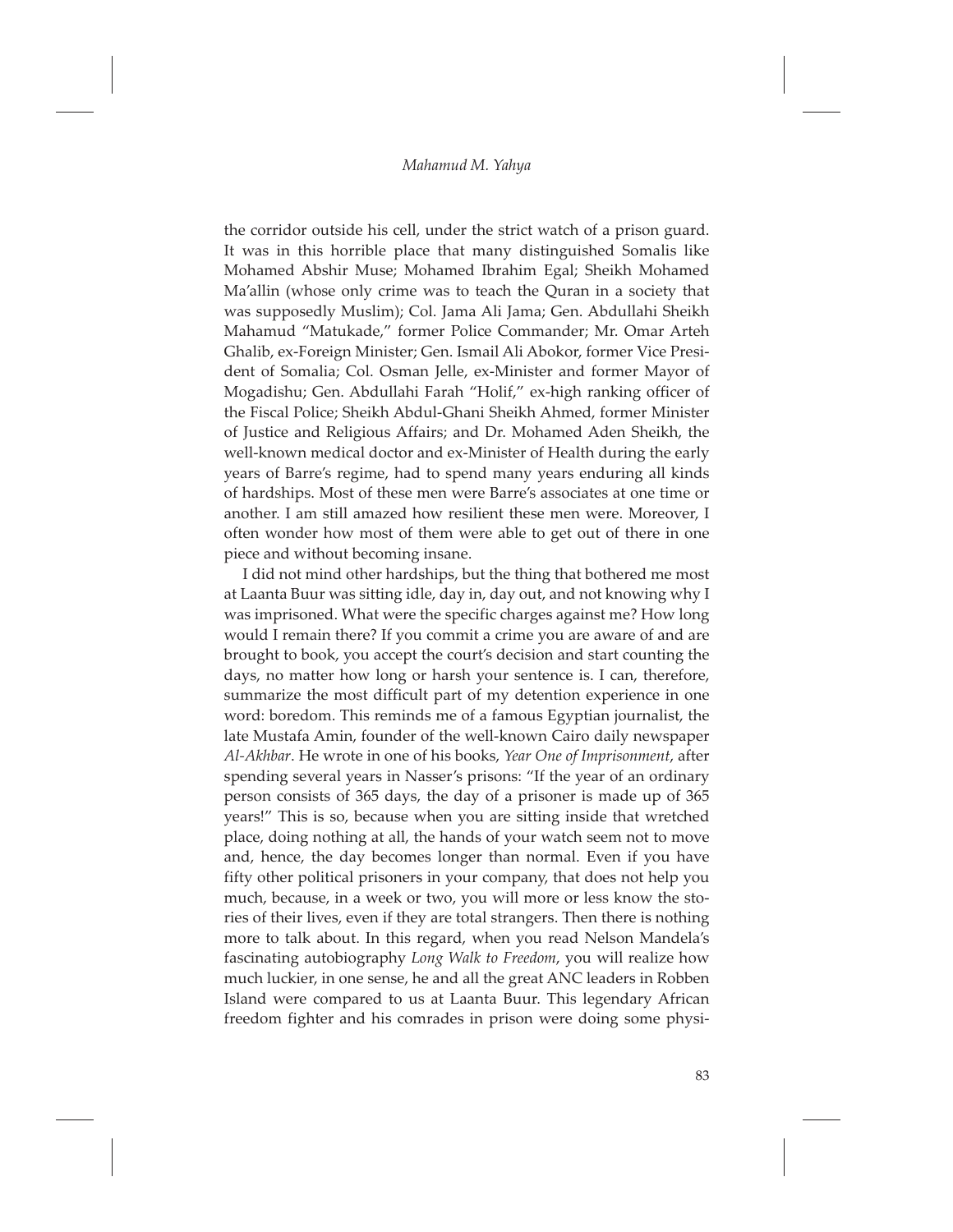cal work to occupy them: they were working with picks and shovels at a lime quarry, and that killed some time. They were also allowed to study for university degrees by correspondence while still in prison.

We were detained indefinitely, because, in the jargon of those "revolutionary" days, we were simply known as *la-hayeyaal* (people in custody), without any charges against us and without access to lawyers, family members, or anybody else. Now you may wonder why the Siyaad Barre regime and the dreaded NSS were treating their citizens in such a cruel manner? The answer is simple: it was part of the regime's coercive control method and its main instrument for keeping absolute power. The purpose behind this harsh detention was to break the will of dissidents and those who opposed or dared to criticize the militaristic tyranny. These tactics also terrorized other Somalis who knew that this might happen to them as well. Thus, the ultimate goal was to silence the citizens regardless of how misguided and harmful the policies were to the national interests of the country. In fact, an old government colleague, Mr. Warsame Juguf, a well-known patriot and trade union activist, died in the late 1970s while languishing in solitary confinement at Labaatan Jirow.

The regime's main goal was to make you feel hopeless. It constantly endeavored to instill a feeling of fear and helplessness. Here, we know from the recently declassified archives of the ex-Soviet Union that their Secret Service (or KGB) had a certain quota or arbitrary number of political prisoners who had to be put behind bars every single year in order to intimidate the civilian population and make them think twice before uttering a word against the communist state and its oneparty system. One of the interpretations that I heard after coming out of prison in the summer of 1976 was this: Siyaad Barre's regime was formally establishing its own one-party system, namely, *Xisbiga Hantiwadaagga Kacaanka*, or Somali Socialist Revolutionary Party (SSRP), therefore all potential opponents or "troublemakers" and Islamists had to be locked up.

## **IV. Survival**

In Laanta Buur for several months, I had to calm down, accept my fate, and devise ways and means of surviving in its terrible conditions. Having been sick from the first day of my arrest turned out to be an advantage, because the prison authorities had to transfer me, as I indicated earlier, to a very small clinic inside the prison, where I shared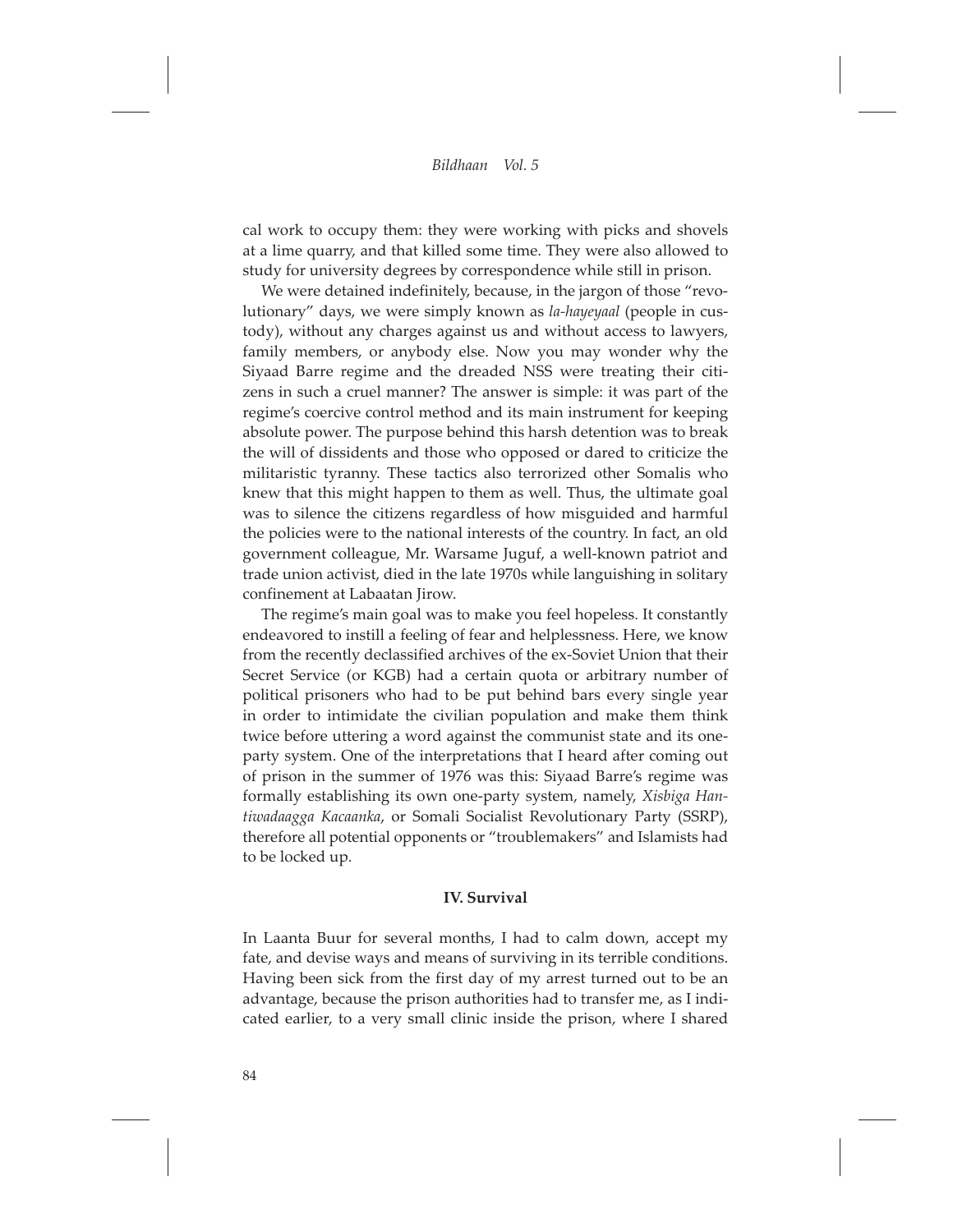accommodations with three or four other prisoners. Besides being less crowded, this single room had one main advantage: you could sleep on a real bed and a pillow. Such apparently mundane things that we normally take for granted thankfully made a huge difference for my sleep and rest.

I still remember an interesting event that happened to me in that one-room clinic. A foreign naval captain, a man who I think was of Greek origin, was sharing the place with us. I was told the reason he was in jail was as follows: Somalia was running short of rice, so one of the ministers in Barre's regime, a military man with no background in commerce or banking, was entrusted with the task of importing rice from Thailand. This undereducated colonel or general kept procrastinating for a long time. Then he started running around at the last moment. But more importantly, he committed the unforgivable blunder of transferring the money (several million dollars) to the alleged trader in Bangkok without first making sure that an irrevocable letter of credit was opened at a reputable bank in Thailand. When the awaited ship docked at Mogadishu seaport, there was not a single kilogram of rice from Bangkok in its cargo, but hundreds of bags full of sand instead! Naturally, Siyaad Barre's government was greatly upset about this embarrassing event and was determined to punish or get even with the perpetrators, and wanted to keep the ship in question indefinitely. However, they were told that the only way they could "detain" the ship, under international maritime law, was to detain the captain first. So they threw the poor Greek fellow in Laanta Buur to languish there with us!

Anyway, this Greek man had a chessboard in his possession and we used to play that game often. At that time in my life, playing chess was one of my passions and I was very good at it. And so I used to beat him most of the time. Like some white men with a racist attitude, he could not accept being outsmarted by a black African, of nomadic Somali origin, so he stopped playing chess with me. That was another blow, because playing chess was a very good way of killing time in these monotonous living conditions. With the benefit of hindsight (which is always 20/20), I now realize that I should have deliberately allowed him to win the game from time to time so that he would not have been turned off and would have permitted me to use his chessboard regularly.

Apart from the brief period of playing chess, another thing that helped me to survive was reading. I was fortunate, because one of the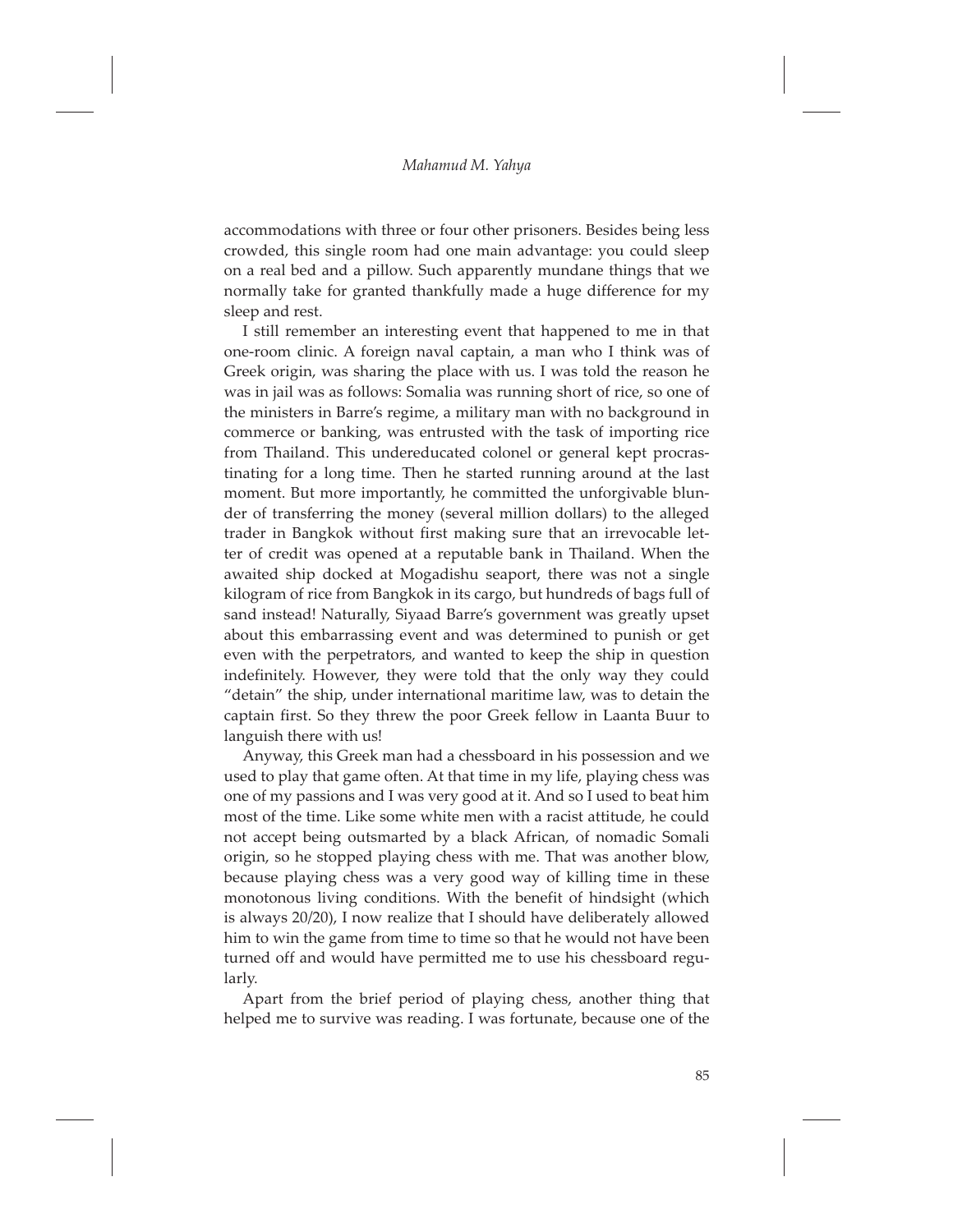inmates had a Quran and oftentimes I would borrow it. Consequently, I was able to read the entirety of the holy book and understand the greater part of it for the first time in my life. Although I had started my formal education at a Quranic school (*dugsi*) in my hometown of Galkayo at the age of five, and knew the whole 114 chapters, or *suras*, by heart at the age of twelve, I did not understand the meaning. It was only after having spent seven years in Egypt in the 1960s and having mastered the Arabic language that I was able to decipher the Quran while languishing at Laanta Buur. In addition to that, I was able to read the classics and other books for which I had had no time before my imprisonment. That was one of the few positive aspects of my painful experience.

At that time, we were lucky to have Adan Bahnan from Burao imprisoned with us. Mr. Bahnan, a former high-ranking government official, was in jail not for political reasons, but for a normal criminal case, and he had already been sentenced for several years. He therefore had more privileges than us, and he used to work as an administrative assistant to the commander of Laanta Buur. One of his privileges was to go to Mogadishu and visit with his family once a week, I think. He would bring back a lot of reading material and smuggle some of the books to us. Because of Adan Bahnan's efforts, I was able to read several classics like William Shakespeare's *Hamlet*, *Macbeth*, *Othello* and *A Midsummer's Dream*, as well as more recent literature, such as Nigerian Nobel Laureate Wole Soyinka's book *The Man Died*. I still remain greatly indebted to Adan Bahnan because he helped me endure the hardships of Laanta Buur and assisted me in gaining some additional knowledge as well.

Incidentally, one of the inmates of our prison at the time was Cap. Ali "Shigshigow," or Ali the Stammerer—a reference to a natural speaking handicap of his—one of Siyaad Barre's sons, and an officer in the Somali Army, who was put behind bars to force him to quit his habit of very heavy drinking.

Adan Bahnan's help reminds me of a similar story that Gen. Mohamed Abshir told us in person, while he was living here in Jeddah, Saudi Arabia, several years ago. It shows that despite their differences in politics or occasional kin antagonism, Somalis get along well on a personal level and can even be very kind to each other. Mohamed Abshir told us that while he and the late Mohamed Ibrahim Egal were in prison at Labaatan Jirow, the prison guards wanted to deepen Abshir's suffering, so they forbade any reading materials and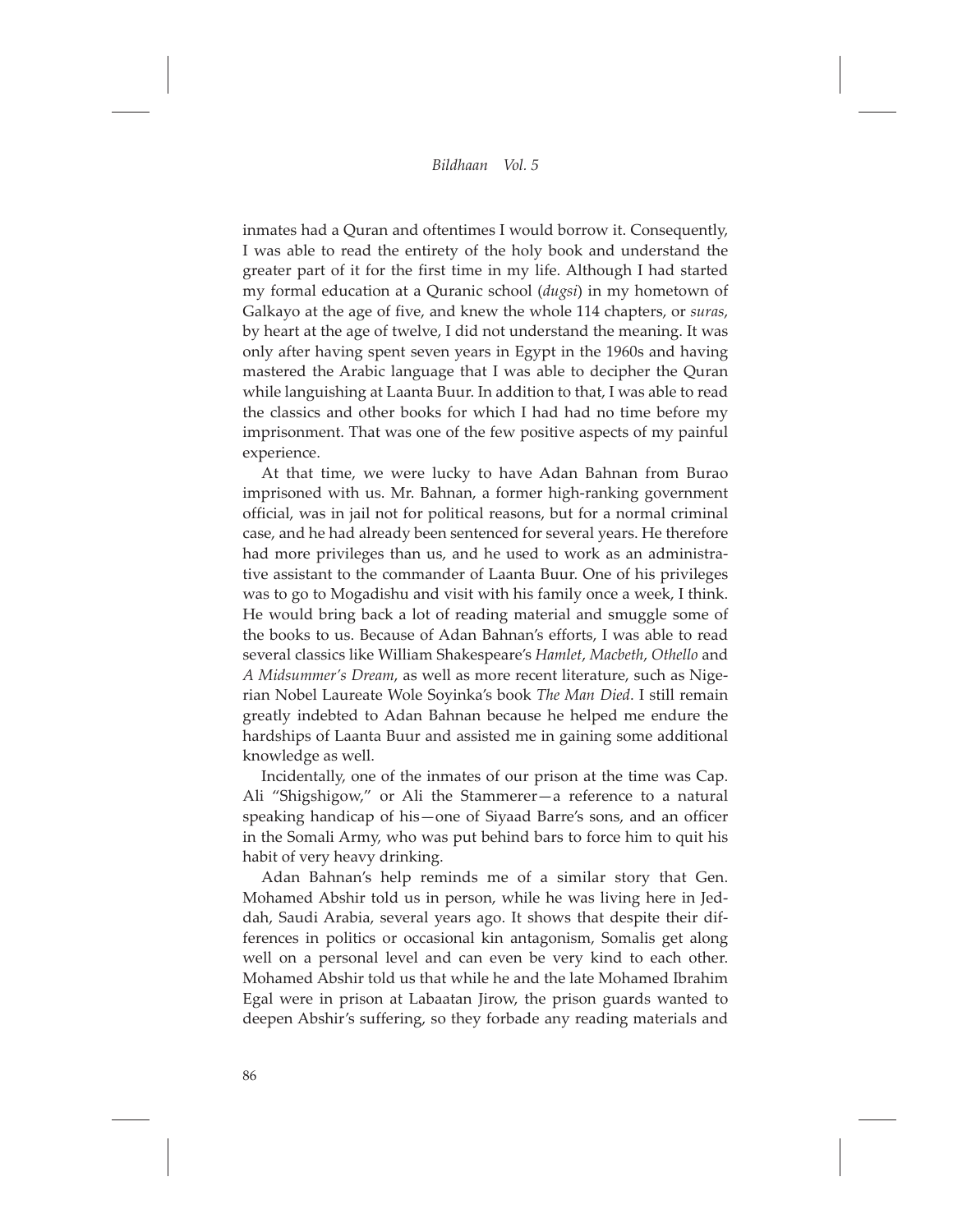even confiscated his single copy of the holy Quran. When Mohamed Ibrahim Egal learned about this, he took an exercise book and copied by hand as many Quranic verses as he could, until it was full. He then smuggled the Quranic exercise book to Mohamed Abshir's cell after distracting the attention of the guards. Gen. Abshir told us that he learned all the Quranic verses that were in that exercise book by heart and it was Egal's humane gesture that helped Gen. Abshir endure these great hardships for another three years.

The story of the books also brings to mind another episode in my life. After half-a-dozen religious men had been hanged in Mogadishu in the mid-1970s because they had condemned the new Family Law (*Xeerka Qoyska*) promulgated by Siyaad Barre's socialist government as against the teachings of Islam, my revulsion against the oppression intensified. Hence, I started reading anti-socialist, anti-dictatorial literature—classics such as George Orwell's *Animal Farm* and *1984*, Arthur Koestler's *Darkness at Noon*, Franz Kafka's *The Trial*, and Alexander Solzhenitsyn's A *Day in the Life of Ivan Denisovich* and *The Gulag Archipelago*. All of these contributed to my dislike of the military regime's heavy-handed policies. Perhaps as a premonition of what was in store for me, I had started smuggling these books to political detainees, men like the linguist and storyteller Hersi Magan, and others at Mogadishu's Central Prison.

## **V. Conclusion**

After an appeal from my family, I was released from prison after four painful months. Prof. Yusuf Hersi and others spent around three more years in jail. Although I could have gone back to my job as Deputy Mayor of Mogadishu, I refused to do so. I asked instead to be transferred to the then Somali Institute of Development Administration and Management (SIDAM), an entity that had been set up by previous civilian governments with the help of the United Nations to train the fledgling civil service of Somalia. I took the option to be a simple lecturer in accounting and financial management because, after the traumatic political imprisonment, I wanted to put the pieces of my life together. I also wanted to cut off my ties with the dictatorship.

An important reason for opting to be a simple lecturer was that I planned to do graduate studies either in Britain or the U.S.A. I knew the U.N. gave yearly scholarships to the teaching staff of SIDAM to pursue further studies. Sure enough, after three years I was awarded a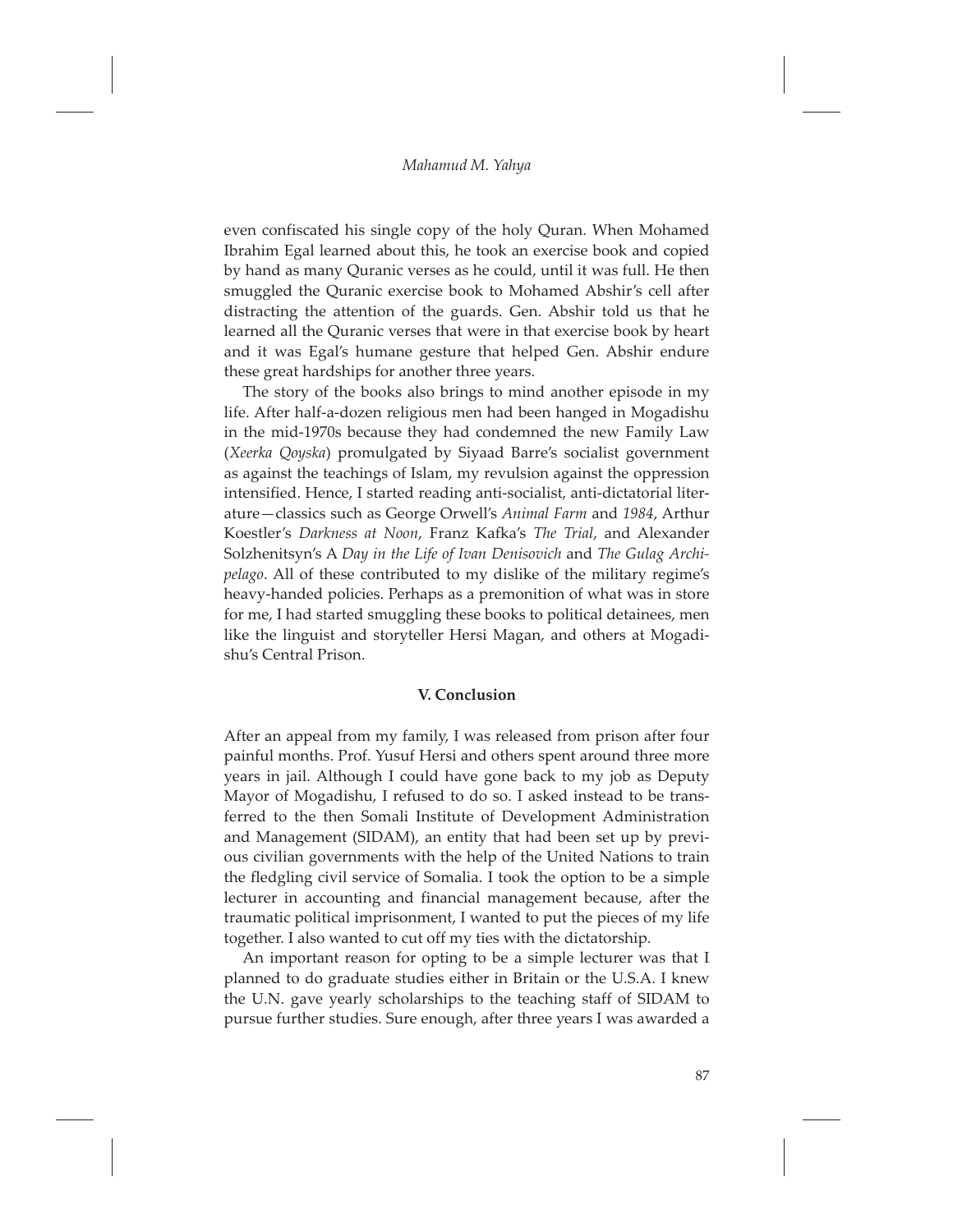scholarship and enrolled at the University of California at Los Angeles (UCLA), where I obtained an MBA and a Ph.D., after spending five most rewarding years. Furthermore, as part of my recovery, I became an active member of the University's branch of Amnesty International, where we tried to help political prisoners, especially in the Third World, by writing support letters to them and exposing abusive governments.

Upon finishing my studies, I went back to Somalia because I felt that I owed a great deal to my homeland and I wanted to repay some of that debt. However, after spending six months in Mogadishu, I realized that the situation in the country was hopeless and that serious troubles were looming on the horizon. That is why I decided to jump on a job opportunity in Saudi Arabia, and I left Somalia for good in October 1985. When I tried to resign from my job at SIDAM, its Dean, the late Prof. Ibrahim Mahamud Abyan, tried to dissuade me, but I stuck to my guns. Ironically, when the civil war broke out six years later, Abyan, one of the finest of Somali intellectuals and educators, was among the hundreds of innocent civilians the United Somali Congress murdered in cold blood. His crime? He was from the wrong kin group!

Although I was initially bitter about my political imprisonment in Somalia, I don't feel that way anymore. I have now come to terms with that incident. Due to this experience, I was able to change the course of my life. As a result, I was able to obtain degrees and jobs that I never would have dreamed about, because I discovered a meaning of life that transcends the limits of this personal tragedy. As the famous Egyptian woman writer Nawal Al-Saawadi, who spent several years as a political prisoner during the regime of former President Anwar Sadat put it, this kind of painful experience is the price we pay for being honest to our opinions and beliefs. Another important factor that helped me come to terms with my internment experience was a visit I paid to South Africa in October 2002. When I toured Robben Island and saw the miserable 2 x 2 meter cell where the great Mandela (or Madiba, as he is affectionately known) had spent 20 out of his 27 years in the apartheid regime's major prison, I was really humbled, perhaps I should say ashamed of myself, and I totally forgot my old wounds. That is why I decided long ago to forgive Siyaad Barre and his dictatorial regime, because there is no point in dwelling on a past that you cannot change. As they say in Arabic: "*Elli faat, maat*" (what is gone, is dead). I even at times feel thankful and offer prayers or "*duco*" to Col. Ahmed Jili'ow and Ali Adde, former Deputy Mayor of Mogadishu, the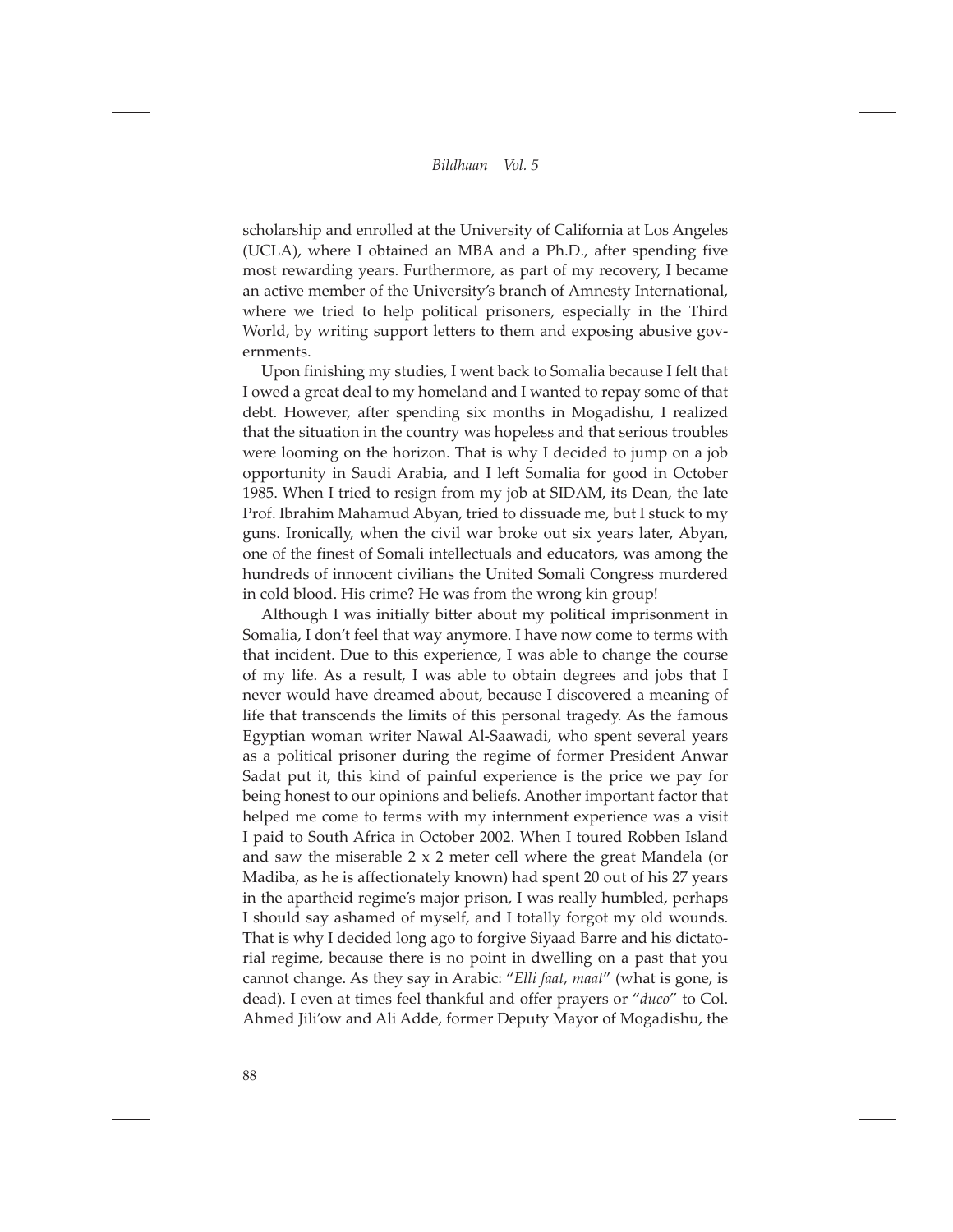two men who were instrumental in my imprisonment mainly out of clanist animosity. They offered me, unintentionally, a crucial wake-up call that changed my life for the better. Another person who helped me in reaching this decision and in forgiving Barre's regime and its sycophants was my colleague in prison, Ali Ambe (from Burao), with whom I later worked in the same bank here in Saudi Arabia for many years. He made me understand that it was not that ruthless regime that put us in jail, but it was God's way of awakening us to greater future opportunities. Incidentally, I was told that Jili'ow is now stuck in lawless Mogadishu, where he survives by spying on students of Islam in Somalia on behalf of foreign governments. But it is, on the other hand, very disheartening and it is Somalia's great misfortune that some of the same men who caused untold suffering and contributed to the ultimate destruction of the Somali state now want to come back to power and be the leaders of a ruined homeland.

Finally, had I not gone through this traumatic experience and learned from it, I would today be haggling with semi-illiterate, unscrupulous, and clanist-minded former truck drivers, police sergeants, and office messengers over a position in Somalia's new Transitional Federal Government in anarchic Mogadishu. Or, alternatively, I would be living in exile in Europe or North America, like most of the high-ranking officials of Siyaad Barre's regime, surviving on the dole or handouts that the "capitalist," "reactionary" governments of these nations throw at them.

## **Bibliography**

Ahmed, Yusuf Hersi. *Xabsigaygii* (My Imprisonment). Self-published. Islamabad, Pakistan, 2000.

Amin, Mustafa. *Sana Oula Sijn* (Grade One of Imprisonment). Cairo, Egypt: Al-Akhbar Publishing House, 1976.

Ghalib, Jama Mohamed. *The Cost of Dictatorship: The Somali Experience.* New York: Lillian Barber Press, 1995.

Mandela, Nelson. *Long Walk to Freedom*. London: Abacus, 2002.

Omar, Mohamed Osman. *The Road to Zero: Somalia's Self-Destruction.* London: Haan Associates, 1992.

Samatar, Said, and David Laitin. *Somalia: A Nation in Search of a State.* Boulder, Col.: Westview Press, 1987.

"Interview with Dr. Nawal Al-Saadawi." Hard Talk Programme. The World Service, BBC TV, 21 July 2003.